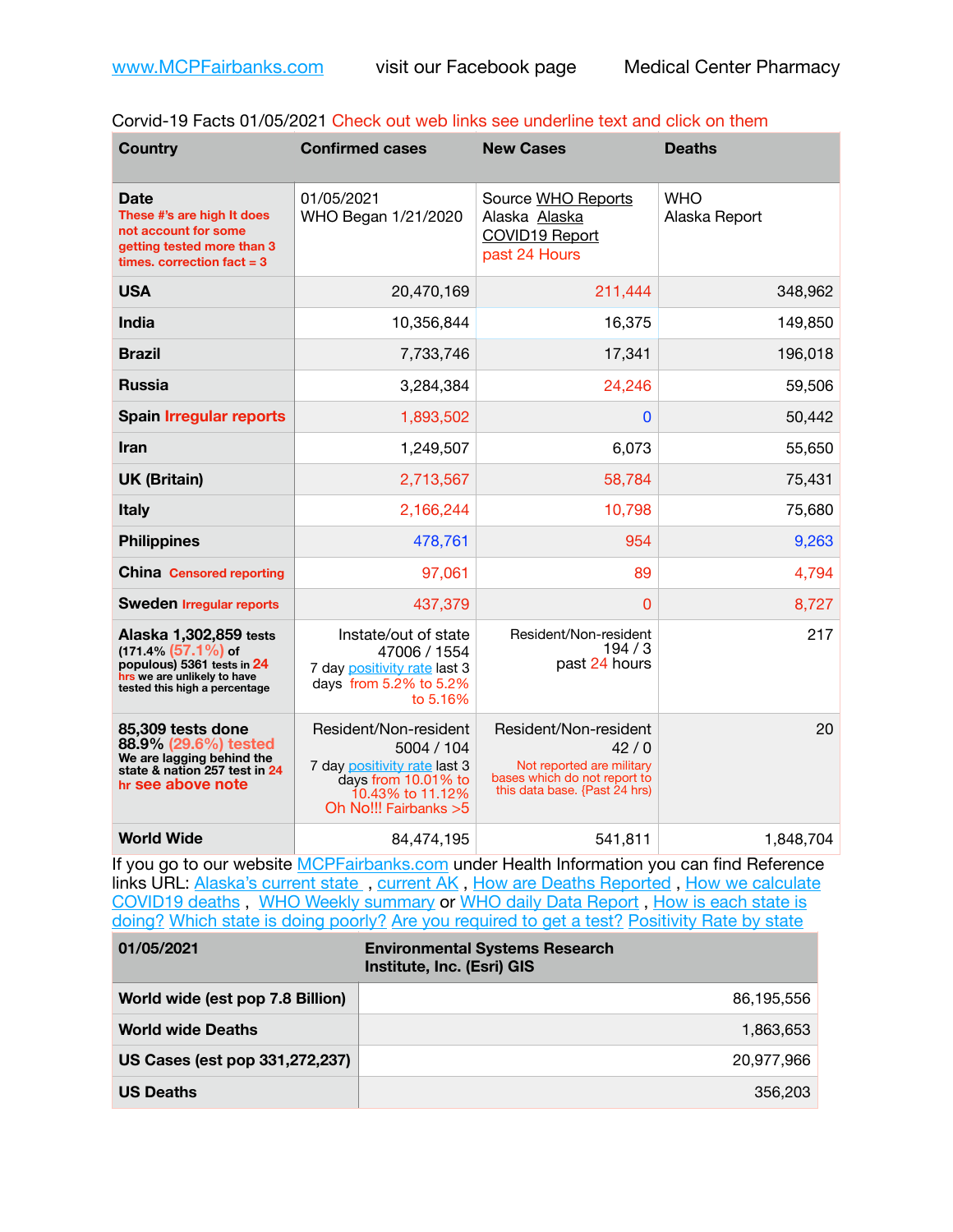The US has 2.8 hospital beds per 1000 our needs could be 56, China had 4.3, Italy 3.2, South Korea 12.3

Impact of COVID-19 on the US Healthcare system<br>Estimated US Population 331.3 million 126.7% (42.25%) hav

331.3 million 126.7% (42.25%) have been tested (419.6 million) Estimated 5% of US population will test positive for Covid-19 16.56 million (currently 21 Million have or 6.28% of population) we have currently tested an est. 419.6 million based on 21 mill that have tested positive discount some of these numbers by 67% to account for multiple testing of same person.

If 8% will require hospitalization of the 16.56 million positive cases, we would need 1.325 million beds. Estimated by the American Hospital Association there are 800,000 staffed beds available. 

The USNS Mercy and Comfort added 2,000 staffed beds, not ICU

Of these estimated to be admitted to ICU 960,000. to ICU beds The US has 16,000 ICU beds we have 68,000-85,000 beds ve have 68,000-85,000 beds

 The Needs US could need 299,000beds with ventilators <16,000 ventilators

**Summation:** Estimated needs could be 1.325 million hospitalized beds for just COVID-19 patients alone. If positives represents 5% of test run, then approximately 419.6 million have been tested, we have no idea how many tests have been run or how many multiple tests conducted on the same person, resulting in 21 million positive tests run with 356203 with 3345 deaths in the past 24 hours, ave 2740/ day. In AK, with 47006 positive cases 6.18% of Alaska, 1036 hospitalizations, and 217 deaths. Hospitalization rate is 2.2% of those that test positive, Death Rate 0.461% overall or 20.9% of those hospitalized.

Currently 3 Variants known in US (Europe's (china's)) Primary, and a UK and South African, only Europe's in Alaska.

Normal ICU stay 5-7 days, estimated ICU stay for COVID-19 2-3 weeks and they could tie up a ventilator for that length of time also, helping only 1/3 as many patients.

This is why we need to flatten the curve by social spacing and only essential travel.

Expected Death (these are just estimates based on other countries) if 5% of the US Population (16.56 million) test positive and if

1% die = 165,600 people

2% die = 311,200 people

3% die = 496,800 people

6% die = 993,600 people obviously we have passed the 1.325 million positive cases so if 5% of the US population (16.56 million) test positive and 6% of those die = 993,600 deaths if no vaccine, or if 3.09% (511,704) will die, we are 1/3 of the way there in 25 weeks.

World wide death rate of positive tests actually 2.16%. The US is at 352858 1.698% of those actually tested positive, that is 73% lower death rate than when we started in 3/2020 , started at 6%. There are 7.8 Billion people in the world 331 million live in the US (4.2% of the world's population) 6.28% have tested positive. The US deaths represents 19.1% of the world's death numbers and 24.3% of worldwide confirmed cases.

In comparison to the flu in the US

CDC Estimates. From 2010 to 2016, the flu-related death rate was between 12,000 and 56,000, with the highest season being 2012 to 2013 and the lowest being 2011 to 2012. Most deaths are caused by complications of the flu, including pneumonia or a secondary bacterial infection of the heart or brain. or 2,000 to 9,333 per year. In 2020 in the US has 19 million cases 180,000 hospitalized and 10,000 (0.052%) have died, typically it is 2% will die, compared to 1.698% with COVID19. 126.7% (US), 171.4% (Alaska), & 88.9% (Fbks) are still too few to protect us from future outbreaks. Experts feel that we need either need people to get infected with the virus and develop antibodies or get vaccinated to create immune antibodies to protect us, that we need  $>60\%$  of the population to have positive antibody tests and preferably 70-90%, one expert felt they would not feel confident til >85% were positive, to give assurance (herd immunity) in order to go without masks and social distancing. NY City seems to have the highest number at 20%. Testing is so important. Currently we are testing at 41.04 Million tests per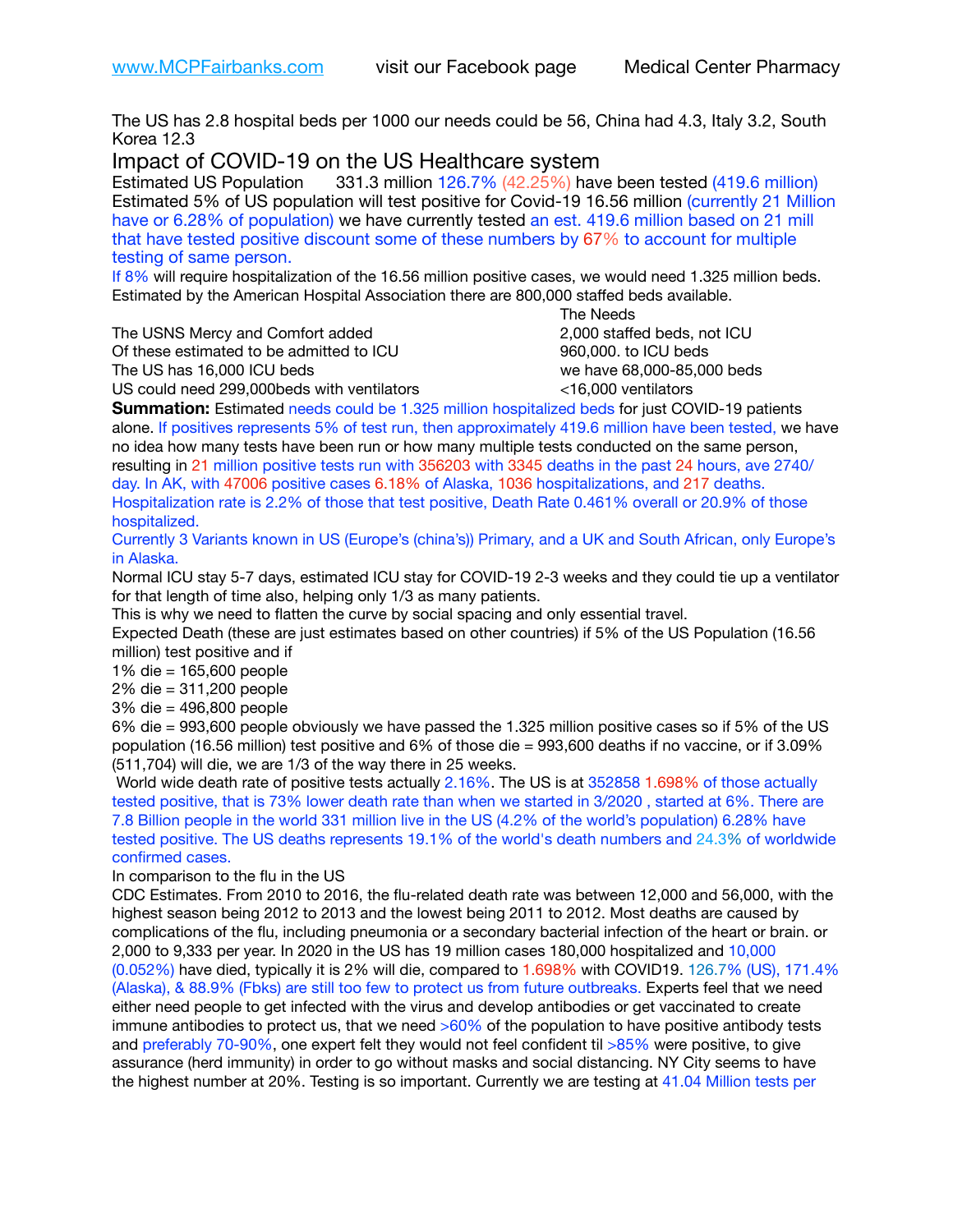month. At this rate to test everyone once it will take 7.99 months or over 0.67 years. To test 3 times it would take 23.97 months or 2 years

The Flu (Influenza kills approximately 1-2% of those infected, SARS killed 800 people total, COVID19 appears to kill 1.698% of those that test positive or -0.85 times (0.15%) less deadly than the flu and seems to be more contagious. (Seems to spread more readily)

Alaska has 47006 so far, 5004 in Fairbanks or 1 of every 10 of Alaskans, and was 1 in 10, with 200 deaths, the first case was transient foreign airline crew member. Interesting, the Source of Alaska's SARS-Cov2 virus originated not from East Asia by travelers or the west coast (Washington where it was first observed), but came from the east coast of the US, and they were inoculated first from Europe, accordingly from New York's Governor and CDC.

**Best practice protection** is good personal Hygiene do not touch eyes, nose, mouth, wash hands frequently for at least 20-30 seconds, before you touch your face, and observe personal spacing of 6-18 feet. Remove your shoes in your house, frequently clean surface areas, let the cleaner sit 15-20 sec before wiping off. **We are recommending to wear any kind of mask.**

Drug treatment is being researched, but as yet not been verified, only suggested. Best to isolate those sick and isolate those most susceptible (old and preconditioned with risk factors)

**Risk factors:** Cardiovascular disease (56.6%), Obesity (41.7%), Diabetes (33.8%), age >60, respiratory problems, especially smokers or those who vape, High Blood Pressure

If you have been exposed self isolate for 2-4 weeks

One episode in China, a man tested negative for 27 days before showing symptoms. So Isolation may want to be considered up to 4 weeks not just 2 weeks.

Italy 1 in 10 positive cases admitted to ICU due to Hypoxic failure requiring mechanical ventilation. In NY it was 1 in 7 that required hospitalization, of the 5700 hospitalized 2634 were discharged (79% (2081)) or added (21%(553)), 9 in 10 put on a ventilator died.

Public policy development and education is important. How Long does Covid-19 stay on objects  $\overline{1}$  in to 3 hours

| All                    | up to 3 H |
|------------------------|-----------|
| Copper                 | 4 hours   |
| Cardboard (Amazon Box) | 24 hrs    |



Plastic surfaces/Stainless Steel 72 hours Mucosal surfaces unknown Updated graph numbers. Project outward Exhalation can spray 1.5 m (4.9 ft) spittle (droplets) Coughing  $2 \text{ m}$   $(6.6 \text{ ft})$ Sneeze 6 m (19.7 ft) Development of immune response

Early viral testing tests to see if you currently have the virus.

Later antibody testing tells us if you have been exposed and survived. But does not

tells us if you have immunities to the virus. We will need to have both tests done in order to open the community..

Viral Antigen and Viral RNA tells us you have the disease and can spread the disease and can or are currently sick. IgM (short term) and IgG (long term antibodies) tells us you have experienced the virus or had the vaccine, and got over it. You may be resistant if your antibody



Days Since Onset of Symptoms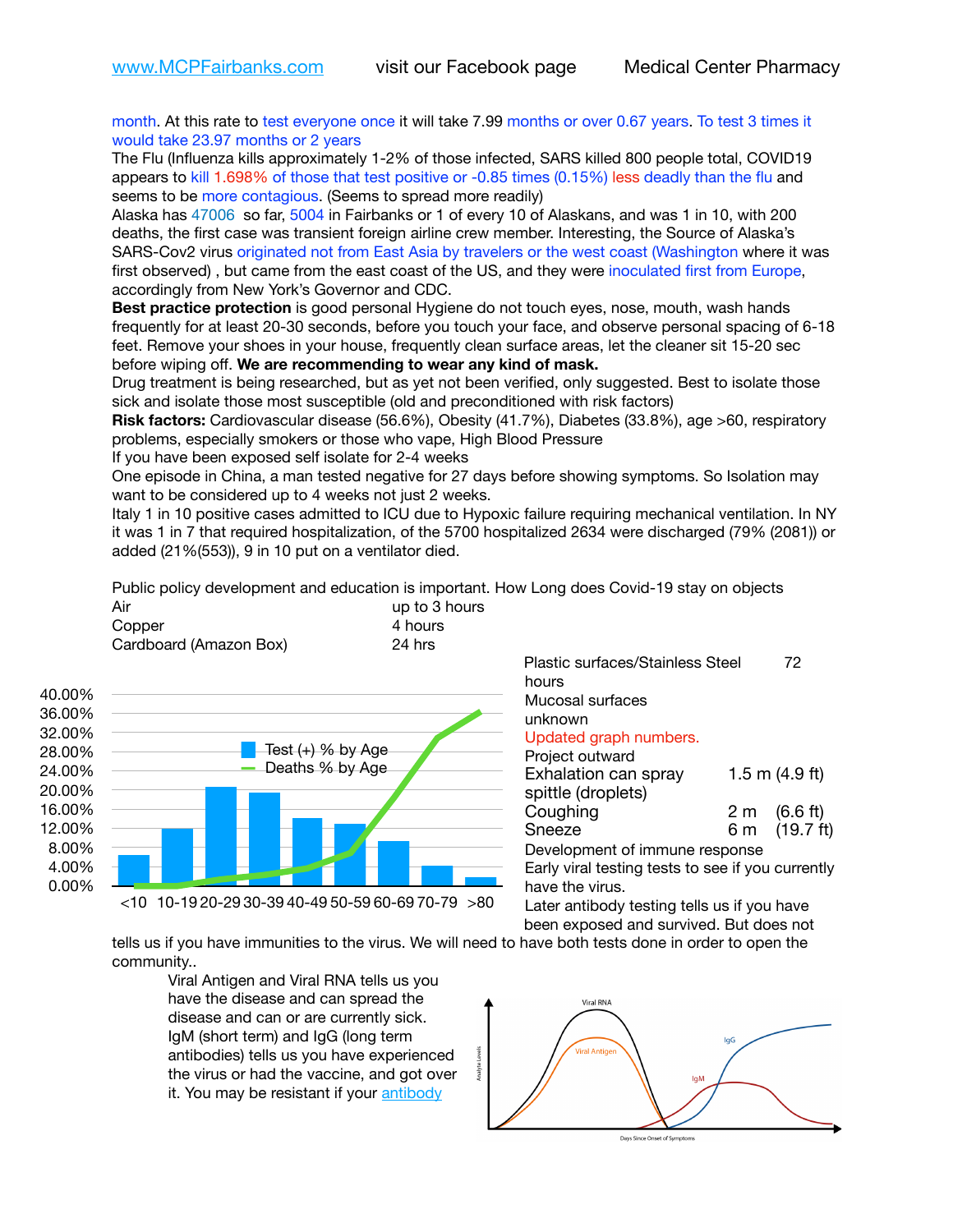[levels](https://www.cdc.gov/coronavirus/2019-ncov/lab/resources/antibody-tests.html) are high enough. [Current](https://l.facebook.com/l.php?u=https://www.itv.com/news/2020-10-26/covid-19-antibody-levels-reduce-over-time-study-finds?fbclid=IwAR3Dapzh1qIH1EIOdUQI2y8THf7jfA4KBCaJz8Qg-8xe1YsrR4nsAHDIXSY&h=AT30nut8pkqp0heVuz5W2rT2WFFm-2Ab52BsJxZZCNlGsX58IpPkuVEPULbIUV_M16MAukx1Kwb657DPXxsgDN1rpOQ4gqBtQsmVYiWpnHPJo2RQsU6CPMd14lgLnQnFWxfVi6zvmw&__tn__=-UK-R&c%5B0%5D=AT1GaRAfR_nGAyqcn7TI1-PpvqOqEKXHnz6TDWvRStMnOSH7boQDvTiwTOc6VId9UES6LKiOmm2m88wKCoolkJyOFvakt2Z1Mw8toYWGGoWW23r0MNVBl7cYJXB_UOvGklNHaNnaNr1_S7NhT3BSykNOBg) [View of antibodies/immunity](https://www.livescience.com/antibodies.html)[.](https://www.itv.com/news/2020-10-26/covid-19-antibody-levels-reduce-over-time-study-finds) We have tested currently 171.4% (57.1%) of the Alaskan population and over little over 126.7% (42.25%) of the US population, discount these numbers by 67% to reflect multiple testing of the same person. To be safe, we need at least 25% to see if we are making progress, [60%](https://www.jhsph.edu/covid-19/articles/achieving-herd-immunity-with-covid19.html) to [barely qualify](https://www.nature.com/articles/d41586-020-02948-4) to be safe, and [70-90%](https://www.mayoclinic.org/herd-immunity-and-coronavirus/art-20486808) to be assured we will not see a second wave of sickness. Some experts will not feel [safe til we are at 85%.](https://www.bannerhealth.com/healthcareblog/teach-me/what-is-herd-immunity)

Three types of clinical laboratory COVID-19 or SARS-CoV-2 tests are being developed: Molecular Gene sequencing (current method), Viral antigen (testing parts of the virus), Host antibody tests (serology). They detect the virus in different ways.

Mask & Mask Usage: N95 filter out 95% of the particles in the air 3 microns in size or larger. Mold sizes are about 10-12 microns in size. Bacteria are larger, so is dust

Gas molecules and viruses are smaller. PM2.5 are 2.5 microns in size.

**Viruses** can be 1 micron in size, 0.3 micron in size, or 0.1 microns in size, so they **will pass right through**. **We recommend wearing any mask, the mask may provide up to 5 times the protection** over **wearing no mask at all**. It still **does not protect** the wearer from contracting the infection, it **can inhibit** the spreading, something is **better than nothing at all**.

**Remember there is a clean side ( the side towards you) and a dirty side,** the side to the contaminated air is dirty. If you are COVID positive then this is reversed. When handling the mask, do not touch the dirty side and then touch your face, Wash properly your hands first after touching the dirty side before touching your face. If you are infected the dirty side is the inside surface of the mask.

Wash your homemade mask in hot water wash >133F (for at least 10 minutes) and rinse to sanitize with high heat >133F Plus and a weak bleach or peroxide (not Both) the mask. Daily if possible. If you are a frontline health care provider with a homemade fabric mask 2 hours. Do not touch the dirty side.

Alcohol solutions should be 60-80% alcohol 70% is optimal. **Keep wet and rub 30 seconds**, or Happy Birthday song sung 3 times.

Hydrogen peroxide diluted to 2% or 4 teaspoonful per quart of water (20ml per 946ml) Bleach the same ratio **Vinegar and ammonia are good cleaning agents, not disinfectants**.

**Do not mix** any of these agents together, toxic fumes can result.

**Disinfectants, in order to be effective**, should remain on the applied surface, to be cleaned moist (wet) **for 30 seconds to 4 minutes** depending on material. Caution may dissolve glue or adhesives or bleach and discolor items, check with manufacturers. Do not let it get inside electronic devices. UV (10 minutes), [UV light](http://www.docreviews.me/best-uv-boxes-2020/?fbclid=IwAR3bvFtXB48OoBBSvYvTEnKuHNPbipxM6jUo82QUSw9wckxjC7wwRZWabGw) only kills where it can see.

## **Myths**

Taking hot baths, using colloidal silver, eating garlic soup, gargling with bleach are not proven to be effective. We have already seen using chloroquine taking the wrong form in the wrong dose can be fatal, one death and one critically injured. (see Arizona couple after listening to the president)

We have heard of all kinds of cures. To date there is no curative or preventative treatments, only supportive therapy.

At this point there is **no proof** that Quinine, zinc, Hydroxychloroquine, Chloroquine, or Vitamin C works. As they say wives-tale at best, irresponsible reporting most likely. We have seen no information that they work, ineffective dosing issues, over-dosing issues, permanently killing the senses of smell or taste, inappropriate usage, cardiac arrhythmias, and death from the usage of these agents have been reported. The virus may die out with heat of summer, or cold weather, this is a myth

There are a couple of studies at show the virus can withstand 98F

We know the body tries to use up to 104F to potentiate our immune system, to kill viruses. Taking NSAID, Aspirin, Ach-Inhibitors, Arb's and you get the COVID-19 infection are not contraindicated and no clinical evidence that says you should stop any of these classes of medications. It would be misguided and ill advised if you did so

In other words, Unless your doctor makes changes, keep taking your medications unless told to do otherwise.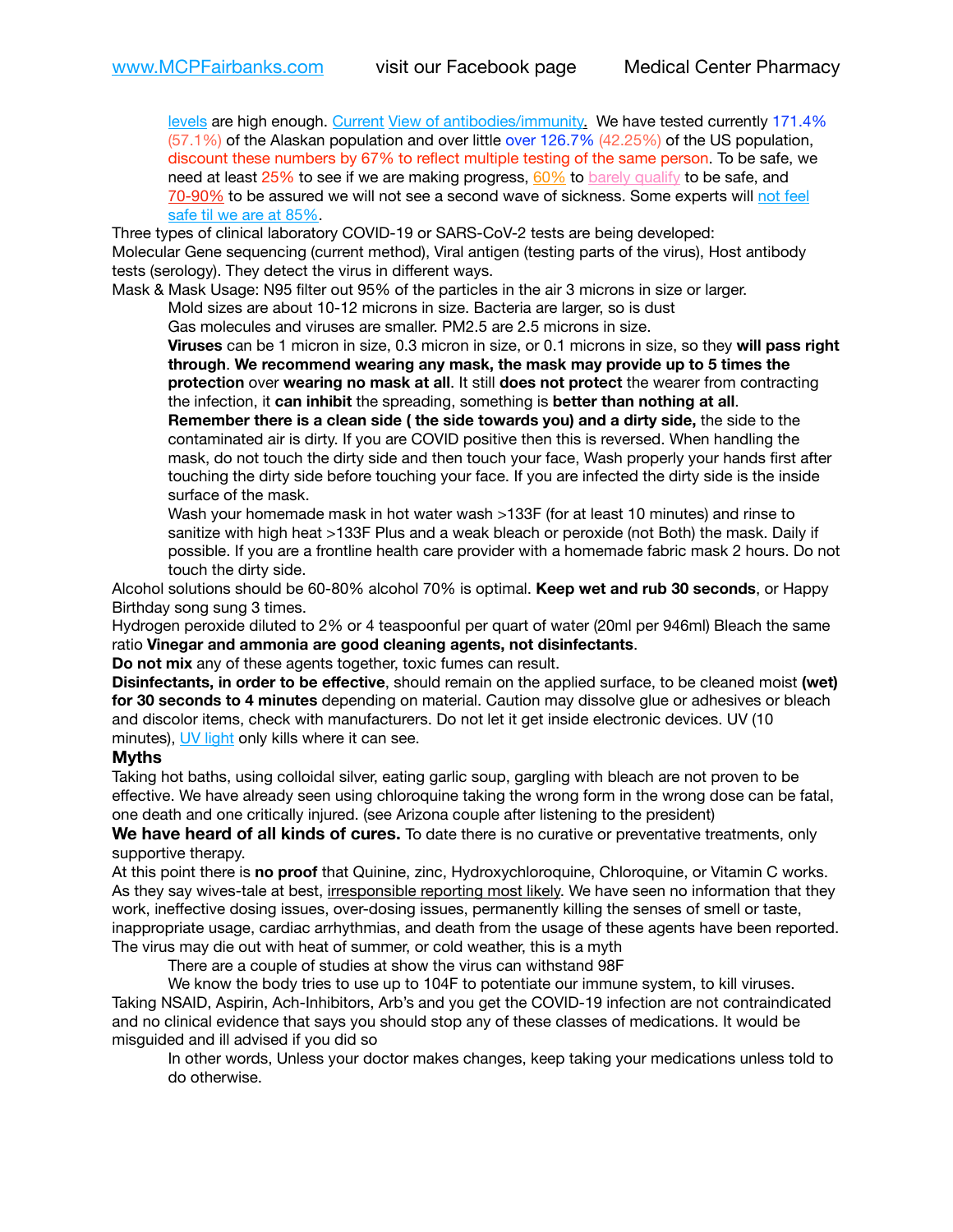**Who can get the vaccines? Availability**

As of 12/21/20, DHSS is aware of 11 reports regarding possible allergic reactions from Alaska's hospitals to CDC: Bartlett Regional Hospital (8), Providence Alaska (2) and Fairbanks Memorial Hospital (1). Two were identified as anaphylaxis and one of those resulted in hospitalization for ongoing monitoring. In the other three cases, symptoms were mild and not considered anaphylaxis. Symptoms have resolved in all cases and the hospitalized patient has been discharged and is doing well. The CDC said there appears to be no obvious geographic clustering of these reactions, nor was a specific production lot involved. People who experience anaphylaxis after the first dose should not receive a second dose, according to CDC recommendations. Magnitude of Death Comparison

| <b>Conflict</b>                           | <b>Combat Death Past 24 hours</b> |                       |                                        |
|-------------------------------------------|-----------------------------------|-----------------------|----------------------------------------|
| <b>Revolutionary</b><br>War               | 8,000                             |                       |                                        |
| <b>Civil War</b>                          | 214,938                           |                       |                                        |
| <b>World War I</b>                        | 53,402                            |                       |                                        |
| <b>World War II</b>                       | 291,557                           |                       |                                        |
| Korean<br><b>Conflict</b>                 | 33,686                            |                       |                                        |
| Vietnam                                   | 47,424                            |                       |                                        |
| <b>Gulf War</b>                           | 149                               |                       |                                        |
| Afghanistan                               | 1,833                             |                       |                                        |
| Iraq                                      | 3,836                             |                       |                                        |
| 9/11 deaths                               | 2,977                             |                       |                                        |
| COVID <sub>19</sub><br>deaths<br>1/3/2021 | 356,203                           | 3,345                 |                                        |
| Group                                     |                                   | update as of 1/5/2021 | Alaska COVID19 Vaccine plan 12/30/2020 |
| Who is in this group                      |                                   |                       |                                        |

| Phase 1a Tier 1 | Long Term care Facility - Staff & Residents<br>Skilled care, Assisted living,<br>Intermediate care with developmental disabilities,<br>Residential Care facilities,<br>State Veterans Homes.<br>Front Line Hospital and Health care workers, beside personal,<br>High Risk jobs (examples ICU, ER, Surgery, Physicans/<br>prescribers, COVID units, Respiratory/OT/PT/ST Therapists, Lab<br>Techs, Facility Security, House Keeping (Environmental services),<br>Dietary) | Now, limited<br>audience |
|-----------------|---------------------------------------------------------------------------------------------------------------------------------------------------------------------------------------------------------------------------------------------------------------------------------------------------------------------------------------------------------------------------------------------------------------------------------------------------------------------------|--------------------------|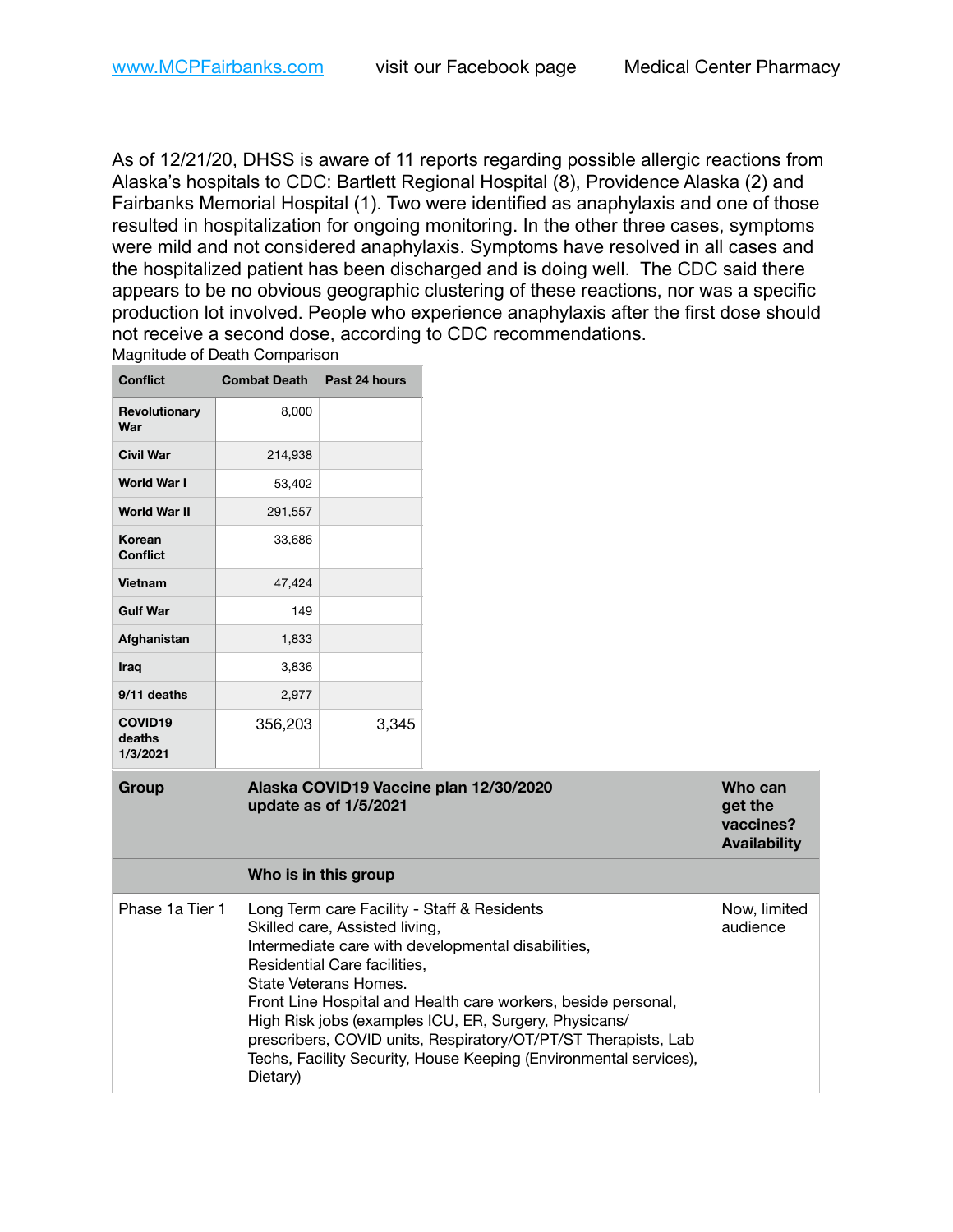[www.MCPFairbanks.com](http://www.MCPFairbanks.com) visit our Facebook page Medical Center Pharmacy

| Group                                               | Alaska COVID19 Vaccine plan 12/30/2020<br>update as of 1/5/2021                                                                                                                                                                                                                                                                                                                                                                                                                                                                                                                                                                                                                                | Who can<br>get the<br>vaccines?<br><b>Availability</b>           |
|-----------------------------------------------------|------------------------------------------------------------------------------------------------------------------------------------------------------------------------------------------------------------------------------------------------------------------------------------------------------------------------------------------------------------------------------------------------------------------------------------------------------------------------------------------------------------------------------------------------------------------------------------------------------------------------------------------------------------------------------------------------|------------------------------------------------------------------|
|                                                     | Who is in this group                                                                                                                                                                                                                                                                                                                                                                                                                                                                                                                                                                                                                                                                           |                                                                  |
| Phase 1a Tier 2                                     | Front Line EMS Fire Service providing medical services, Vaccine<br>providers, (That their services are critical), Air and Ground EMS,<br>Community health aides, Practitioners. Health care workers<br>providing vaccines                                                                                                                                                                                                                                                                                                                                                                                                                                                                      | Now, limited<br>audience                                         |
| Phase 1a Tier 3                                     | Starting 1/4/2021<br>Healthcare workers who have contact with residents >65 y/o and<br>provide regular healthcare services that can not be postponed<br>without impacting short or long term outcomes, or cannot be<br>provided remotely (Not regular populous yet), direct patient<br>contact, in contact with infectious materials,                                                                                                                                                                                                                                                                                                                                                          | Starting<br>1/4/2021                                             |
| Phase 1a Tier 4                                     | Health care workers providing COVID19 vaccines to phase 1<br>populations                                                                                                                                                                                                                                                                                                                                                                                                                                                                                                                                                                                                                       | <b>TBA</b>                                                       |
| Phase 1b Tier 1<br>(Start of general<br>population) | Age > 65 (General Public) register http://covidvax.alaska.gov/<br>starting 1/6/2021 for appts after 1/11/2021                                                                                                                                                                                                                                                                                                                                                                                                                                                                                                                                                                                  | 1/11/2021by<br>appt.<br>Accepting<br>appt<br>statewide<br>1/6/21 |
| Phase 1b Tier 2                                     | Front Line Essential >50 y/o who's duties are performed with the<br>public/co-workers < 6 feet apart. Emergency<br>responders(troopers, firefighters, Office of children Services staff,<br>Public health workers, teachers K-12, staff, childcare workers and<br>staff, indigenous language and culture educators, food and<br>seafood workers, grocery store employees, public transit,<br>essential air services, rural cab services, US Postal workers, mail<br>planes, Utility & power (rural), Water and Waste water (Rural),<br>Congregate living settings, acute psychiatric, correctional, group<br>homes, homeless shelters, substance abuse shelters, transitional<br>living homes. | TBA do not<br>register yet                                       |
| Phase 1b Tier 3                                     | ages 55-64 y/o,<br>>16 y/o living in <b>unserved</b> communities<br>Frontline essential workers 16-50 with >2 High risk health<br>conditions working < 6 feet with public or co-workers,<br>Pre-K-12 staff, indigenous language and culture<br>First responders, Office of children services, grocery store<br>workers, Public transit, US Postal workers, Utility workers, water<br>and waste water workers.                                                                                                                                                                                                                                                                                  | <b>TBA</b>                                                       |
| Phase 1b Tier 4                                     | Age $>$ 50 y/o $>$ 2 risk factors<br>Frontline workers 16-50 y/o not in Tier 1-3                                                                                                                                                                                                                                                                                                                                                                                                                                                                                                                                                                                                               | <b>TBA</b>                                                       |
| Phase 1c                                            | Ages 65-74, 16-64 with High Risk Medical Conditions, other<br>essential workers to be defined                                                                                                                                                                                                                                                                                                                                                                                                                                                                                                                                                                                                  | <b>TBA</b>                                                       |